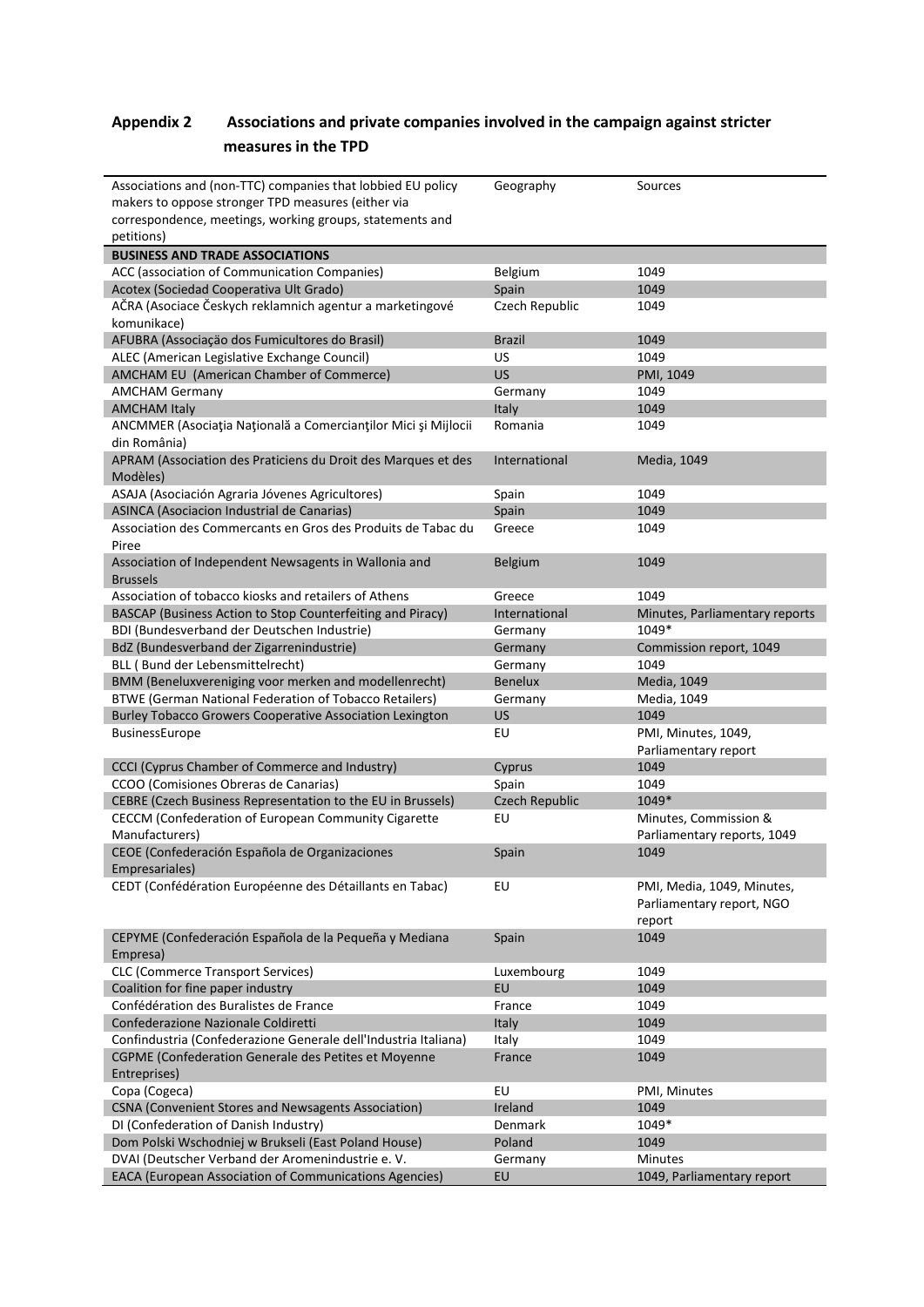| <b>ECAT (Emergency Committee for American Trade)</b>                     | <b>US</b>       | 1049                                                                |
|--------------------------------------------------------------------------|-----------------|---------------------------------------------------------------------|
| ECITA (Electronic Cigarette Industry Trade Association)                  | UK              | Minutes, Parliamentary<br>reports, NGO report                       |
| <b>ECMA (European Cigar Manufacturers Associations</b>                   | EU              | Minutes, 1049, Commission                                           |
| <b>ECMA (European Carton Makers Association)</b>                         | EU              | report, Legacy<br>Parliamentary reports,<br>Minutes, 1049           |
| ECTA (European Communities Trade Mark Association)                       | EU              | PMI Parliamentary report,<br>media, 1049                            |
| EFFA (European Flavour Association)                                      | EU              | Minutes, 1049                                                       |
| EFFAT (European Federation of Food, Agriculture and Tourism              | EU              | PMI, Minutes, 1049                                                  |
| Trade Unions)                                                            |                 |                                                                     |
| <b>EMMA (European Magazine Media Association)</b>                        | EU              | Minutes, 1049                                                       |
| ERA (European Rotogravure Association)                                   | EU              | Minutes                                                             |
| ERPA (European Rolling Paper Association)                                | EU              | <b>Minutes</b>                                                      |
| ESTA (European Smoking Tobacco Association)                              | EU              | Minutes, 1049                                                       |
| ESTOC (European Smokeless Tobacco Council)                               | EU              | PMI, Minutes, Commission &<br>Parliamentary reports, 1049,<br>media |
| ETRC (European Travel Retail Confederation)                              | EU              | <b>Minutes</b>                                                      |
| ETV (European Tobacco Wholesalers Association)                           | EU              | Parliamentary report, Minutes                                       |
| FB (American Farm Bureau Federation)                                     | <b>US</b>       | 1049                                                                |
| FEB-VBO (Federation of Enterprises in Belgium)                           | Belgium         | 1049*                                                               |
| Federation of Professional Renter Kiosks and Tobacconists of<br>Greece   | Greece          | 1049                                                                |
| FEDIL (Business Federation Luxembourg)                                   | Luxembourg      | 1049                                                                |
| FEDMA (Federation of European Direct and Interactive                     | EU              | Parliamentary report                                                |
| Marketing)                                                               |                 |                                                                     |
| FETRATAB (European Federation of Tobacco Processors)                     | EU              | PMI, Minutes, 1049                                                  |
| FIT (Federazione Italiana Tabaccai)                                      | Italy           | NGO report, 1049                                                    |
| FNCT (Federacion Nacional de Cultivadores de Tabaco)                     | Spain           | 1049                                                                |
| FRANCE TABAC (Union de Sociétés Coopératives Agricoles)                  | France          | 1049                                                                |
| FWD (Federation of Wholesale Distributors)                               | UK              | Media                                                               |
| Forest (UK Smoker's Rights Group                                         | UK              | Minutes, Parliamentary report,<br>blogs, website, media             |
| GAMA (Global Acetate Manufacturers' Association)                         | <b>US</b>       | PMI, Parliamentary reports,<br>Minutes, 1049                        |
| GITES (Groupement des Industriels Européens du Tabac                     | EU              | Minutes                                                             |
| GRUR (German Association for the Protection of Intellectual<br>Property) | Germany         | 1049                                                                |
| <b>IBEC</b> (Irish Business and Employers confederation)                 | Ireland         | 1049*                                                               |
| ICC (International Chamber of Commerce)                                  | International   | Parliamentary report                                                |
| <b>ICC Lithuania</b>                                                     | Lithuania       | 1049                                                                |
| IPA (Institute of Practitioners in Advertising)                          | UK              | 1049                                                                |
| IPH Krakowie (Izba Przemyslowo-Handlowa w Krakowie)                      | Poland          | 1049                                                                |
| ITGA (International Tobacco Growers Association)                         | International   | Media, NGO report, 1049                                             |
| IV (Vereinigung der österreichischen Industrie-                          | Austria         | 1049                                                                |
| Industriellenvereinigung)                                                |                 |                                                                     |
| KH (Komitet Handlu Krajowej Izbie Gospodarczej)                          | Poland          | 1049                                                                |
| KIG (Krajowa Izba Gospodarcza)                                           | Poland          | 1049                                                                |
| KPH (Kongregacja Przemystowo-Handlowa)                                   | Poland          | 1049                                                                |
| KSPT (Krajowe Stowarzyszenie Przemysłu Tytoniowego)                      | Poland          | Parliamentary report                                                |
| LPK (Lithuanian Confederation of Industrialists)                         | Lithuania       | 1049*                                                               |
| MADOSZ (Magyar Dohánytermelök Országos Szövetsége)                       | Hungary         | NGO report, media, 1049                                             |
| MARQUES (The European Association of Trade Mark Owners)                  | EU              | PMI, media, 1049                                                    |
| Medef (Mouvement des Enterprises de France)                              | France          | 1049                                                                |
| Mesa del Tabaco                                                          | Spain           | 1049                                                                |
| NAM (National Association of Manufacturers)                              | US              | 1049                                                                |
| NAT-2010 (National Tobacco Growers Association)                          | <b>Bulgaria</b> | Parliamentary report                                                |
| <b>National Brand Association</b>                                        | Unknown         | 1049                                                                |
| NBL (Naerbutikkernes Landsforening)                                      | Denmark         | 1049                                                                |
| NDM (Näringslivets Delegation för Marknadsrätt)                          | Sweden          | 1049                                                                |
| NFRN (National Federation of Retail Newsagents)                          | UK              | Media, 1049                                                         |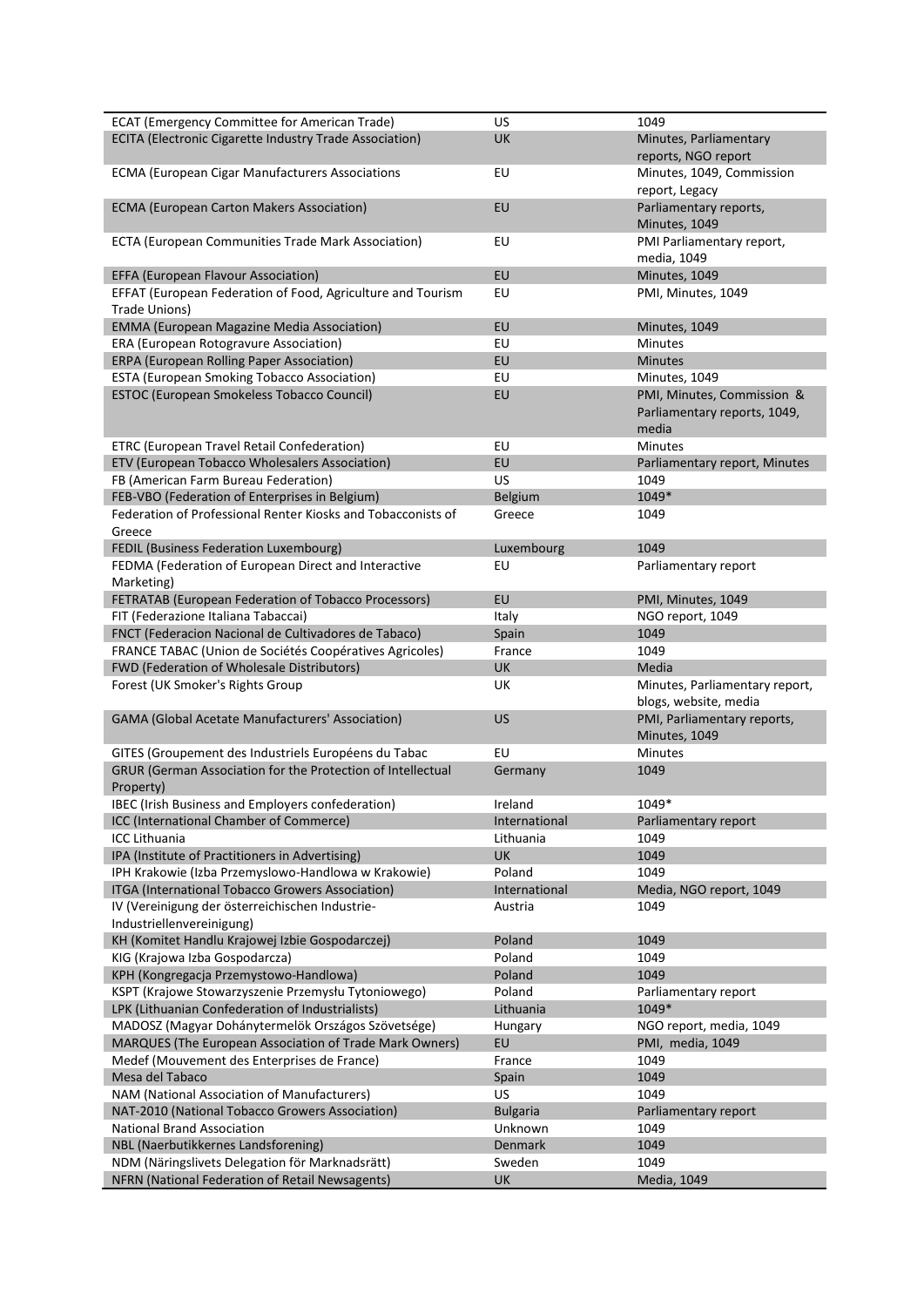| NFTC (National Foreign Trade Council)                                                        | US                    | 1049                                   |
|----------------------------------------------------------------------------------------------|-----------------------|----------------------------------------|
| NRZHIU (Naczelna Rada Zrzeszeń Handfu i Usług)                                               | Poland                | 1049                                   |
| NSO (Brancheorganisatie voor de tabaksdetailhandel)                                          | Netherlands           | 1049                                   |
| NSZZ Solidarność                                                                             | Poland                | 1049                                   |
| NTRG (Nordic Travel Retail Group)                                                            | Scandinavia           | <b>Minutes</b>                         |
| OITAB (Organización Interprofesional del Tabaco de España)                                   | Spain                 | 1049                                   |
| Organizatia Profesionala Pe Filiera de Tutun                                                 | Romania               | 1049                                   |
| PIH (Polska Izba Handlu)                                                                     | Poland                | Parliamentary reports,                 |
|                                                                                              |                       | Minutes, 1049                          |
| POHID (Polska Organizacja Handlu i Dystrybucji)                                              | Poland                | 1049                                   |
| <b>Polish Confederation Lewiatan</b>                                                         | Poland                | Parliamentary report, 1049             |
| Polish tobacco farmers association                                                           | Poland                | Parliamentary report                   |
| Prodipresse (Association of Independent Newsagents in                                        | Belgium               | 1049                                   |
| <b>Wallonia and Brussels)</b>                                                                |                       |                                        |
| PZPT (Polski Zwiazek Plantatatorow Tytoniu)                                                  | Poland                | 1049                                   |
|                                                                                              |                       |                                        |
| SEEHT (Greek Electronic Cigarette Trade Association)                                         | Greece                | Parliamentary report, Minutes<br>1049* |
| SEV (ΣΕΒ σύνδεσμος επιχειρήσεων και βιομηχανιών)                                             | Greece                |                                        |
| SNIAA (Syndicat National des Industries Aromatiques                                          | France                | Parliamentary reports, Minutes         |
| Alimentaires)                                                                                |                       |                                        |
| SSI (Stichting Sigarettenindustrie)                                                          | Netherlands           | Legacy                                 |
| Swedish Food Federation                                                                      | Sweden                | <b>Minutes</b>                         |
| Swedish National Association for Convenience Stores and Fast                                 | Sweden                | 1049                                   |
| Food                                                                                         |                       |                                        |
| Swedish Trade Federation (Svensk Handel)                                                     | Sweden                | <b>Minutes</b>                         |
| Svenskt Naringsliv                                                                           | Sweden                | 1049*                                  |
| Tabacos de Cáceres cooperative                                                               | Spain                 | 1049                                   |
| <b>TABD (Transatlantic Business Dialogue)</b>                                                | International         | 1049                                   |
| TAMA (Tobacco Association of Malawi)                                                         | Malawi                | 1049                                   |
| TGANC (Tobacco Growers Association of North Carolina)                                        | US                    | 1049                                   |
| TVECA (Tobacco Vapor Electronic Cigarette Association)                                       | EU                    | Minutes, Parliamentary report          |
| UK Packaging Industry Group                                                                  | UK                    | Media                                  |
| Unión de Asociaciones de Estanqueros de Espana                                               | Spain                 | 1049                                   |
|                                                                                              | EU                    |                                        |
| UNION-IP (Association of European Practitioners in Intellectual                              |                       | Media                                  |
| Property)                                                                                    |                       |                                        |
| <b>UNITAB (European Tobacco Growers Association)</b>                                         | EU                    | PMI, Parliamentary report,             |
|                                                                                              |                       | Minutes, 1049, NGO report,             |
|                                                                                              |                       | media                                  |
| UNITAB Italia                                                                                | Italy                 | 1049                                   |
| Unite                                                                                        | UK                    | Parliamentary reports                  |
| <b>USCIB (US Council for International Business)</b>                                         | US                    | 1049                                   |
| <b>VCPO</b> (Austrian Retailers Association)                                                 | Austria               |                                        |
|                                                                                              | Germany               | Media, 1049<br>1049                    |
| VdR (Verband der deutschen Rauchtabakindustrie e. V)                                         | Germany               |                                        |
| VDZ (Verband der Deutscher Zeitschriftenverleger)                                            | Netherlands           | Minutes, 1049<br>1049                  |
| VEA (Vereniging van communicatieadviesbureaus)<br>VFP (Vlaamse Federatie voor persverkopers) | Belgium               | 1049                                   |
|                                                                                              | Netherlands           |                                        |
| VNK (Vereniging Nederlandse Kerftabakindustrie)                                              | <b>Netherlands</b>    | Legacy                                 |
| VNO-NCW (Confederation of Netherlands Industry and                                           |                       | 1049*, Legacy                          |
| Employers)                                                                                   |                       |                                        |
| VNS (Nederlandse Vereniging voor de Sigarenindustrie)                                        | Netherlands           | Legacy                                 |
| <b>WKO</b>                                                                                   | Austria               | 1049                                   |
| ZAW (Zentralverband der Deutschen Werbewirtschaft)                                           | Germany               | 1049                                   |
| ZO NOS PPP (Independent Trade Union of Workers in the Food                                   | <b>Czech Republic</b> | 1049                                   |
| Industry and Allied Trade)                                                                   | Poland                | 1049                                   |
| ZZPPT (Federacja Zwiazkow Zawodowych Pracownikow                                             |                       |                                        |
| Przemyslu Tytoniowego w Polsce)                                                              |                       |                                        |
| <b>COMPANIES</b>                                                                             |                       |                                        |
| Addkeshaw Goddard LLP                                                                        | UK                    | Parliamentary report                   |
| Amcor                                                                                        | Australia             | 1049                                   |
| Arnold & Porter LLP                                                                          | US                    | 1049                                   |
| <b>Bell Pottinger</b>                                                                        | UK                    | 1049                                   |
| <b>Blakemore Wholesale</b>                                                                   | UK                    | Media                                  |
| Cadwalader, Wickersham & Taft LLP<br>C&I (Communications & Institutions)                     | <b>US</b><br>France   | 1049<br>1049                           |